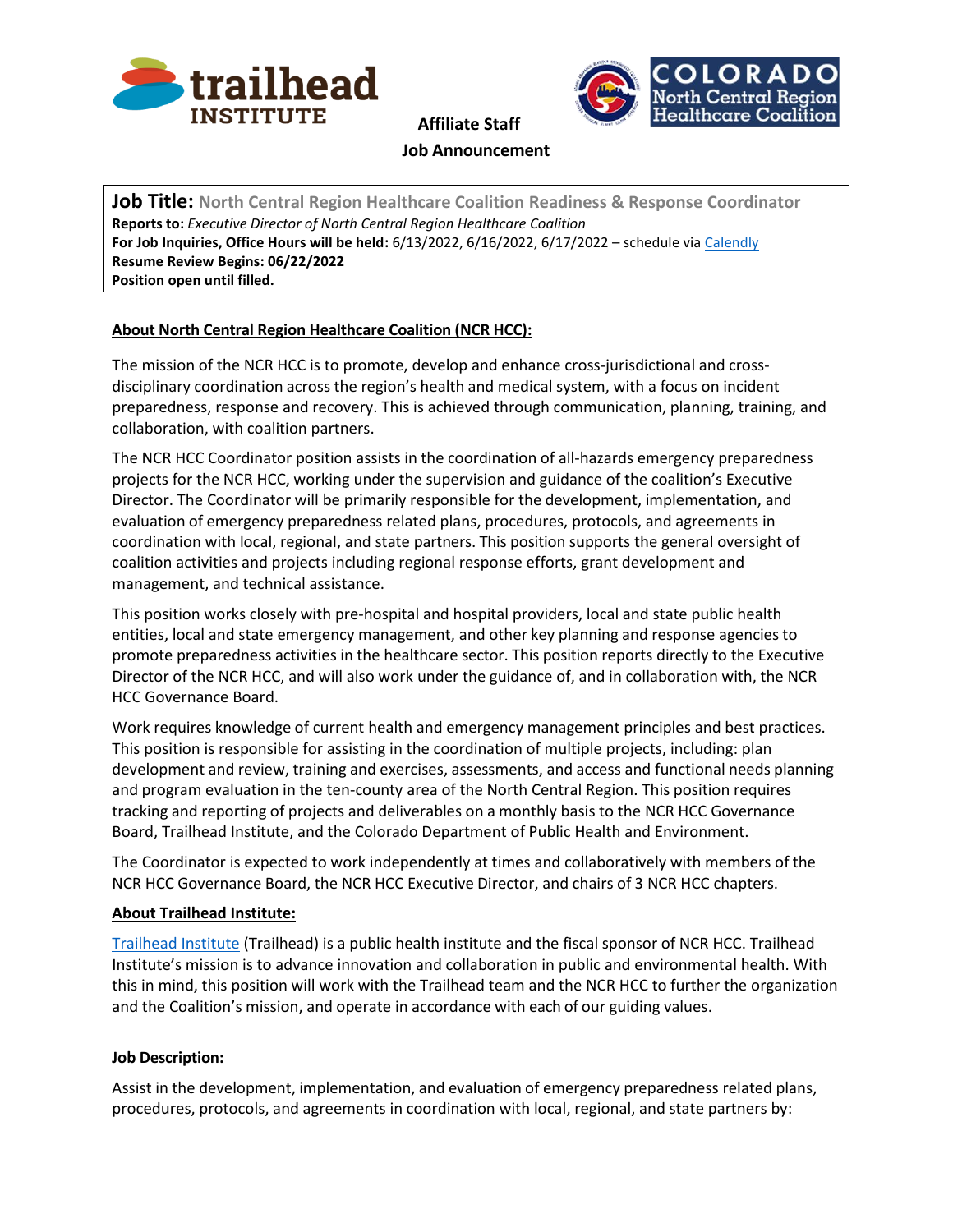



- Assisting in the coordination of efforts to develop comprehensive emergency preparedness plans (e.g., response plan annexes, information sharing plans, continuity of operations, etc.) to prepare members and regional partners for designated emergency planning, response and recovery efforts.
- Serving as a liaison with other response partners, including offices of emergency management, hospitals, behavioral health, fire, law enforcement, emergency medical services, community clinics, governmental agencies, other healthcare coalitions, etc.
- Assisting in the coordination efforts to enhance the readiness of the hospital and pre-hospital system to deal with large numbers of casualties and/or patient surge.
- Participating in required meetings and committees related to program activities and responsibilities.
- Attending NCR HCC chapter meetings, Governance Board meetings and subcommittee meetings, as required.
- Monitoring regional compliance with the Office of Assistant Secretary for Preparedness and Response (ASPR), Healthcare Preparedness Program (HPP), State, and Federal guidelines and regulations related to emergency preparedness.
- Assisting in the coordination of all training programs and exercises sponsored by or participated in by the Coalition.
- Assisting in the planning, organization, evaluation and conducting of a wide variety of regional healthcare preparedness drills and exercises, in accordance with FEMA's Homeland Security Exercise and Evaluation Program (HSEEP).
- Completing hot washes with NCR HCC members and healthcare executives related to exercises, planned events and actual incidents.
- Update and enhance the plans to address identified gaps resulting from After Action Reports/Improvement Plans created from exercises and real world events.
- Providing support to NCR HCC members in addressing identified gaps resulting from After Action Reports/Improvement Plans, as needed.
- Assisting NCR HCC members and designated partners in the development, implementation, and facilitation of training curricula.
- Assisting in the coordination of redundant communications drills with all HCC members to ensure functional communication systems.
- Representing the NCR HCC in large emergency responses; this could include unplanned work on nights and weekends.
- Assisting in the administrative activities of the Coalition, including budgeting and preparation of written reports, in a manner that is fiscally responsible, consistent with state and federal program guidance, and in compliance with applicable state and federal grant management policies and rules.
- Additional duties as assigned and required.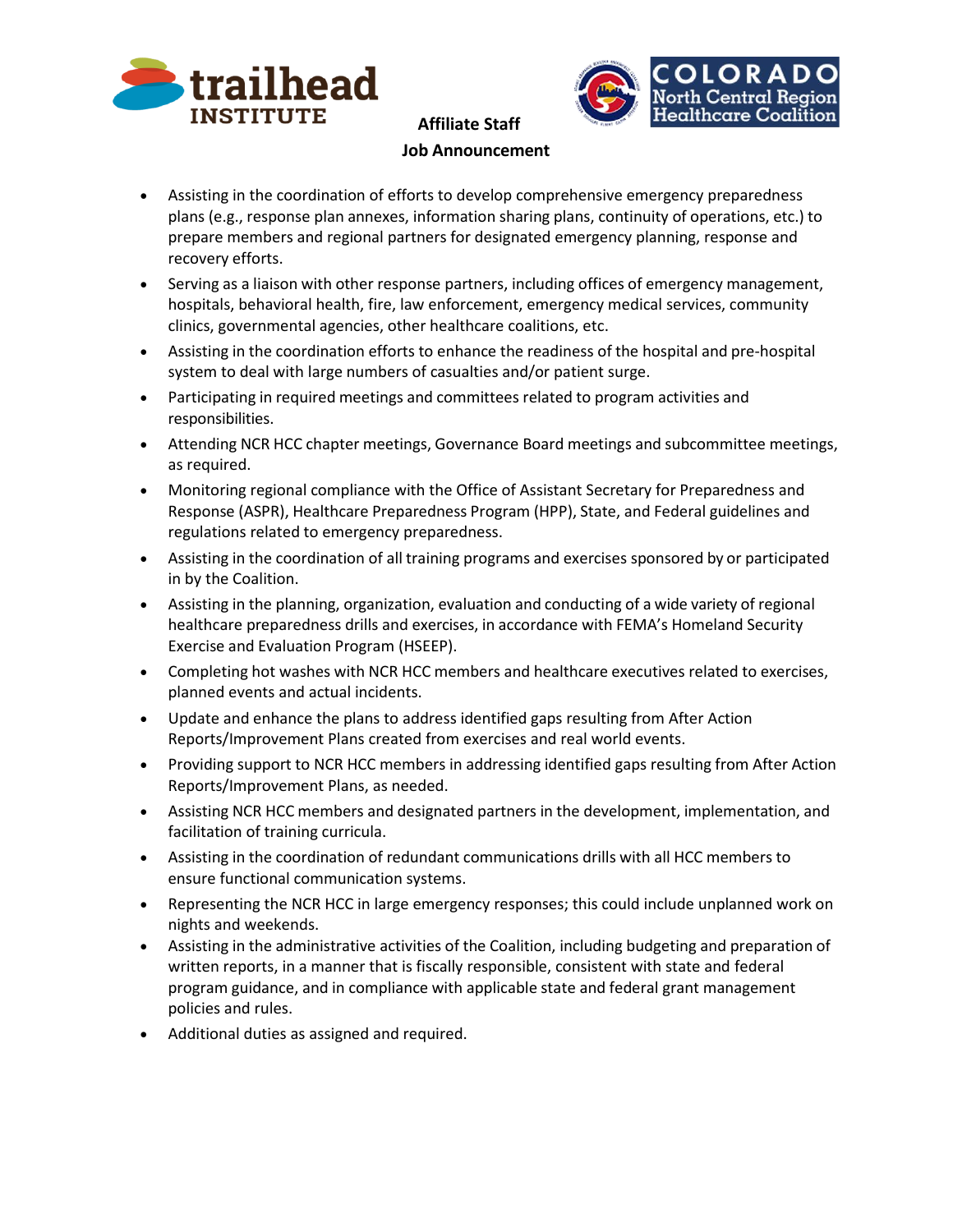



## **Knowledge, Skills, Abilities:**

Education and Experience:

- Requires a Bachelor's Degree from an accredited college or university with major coursework in emergency management, public health, communications, education, or a related field, and 3-5 years relevant work experience. Relevant professional experience may be substituted for education requirements.
- Excellent administrative skills, organizational skills, ability to work independently and take initiative.
- Must be highly detail oriented.
- Successfully complete the FEMA IS 100, 200, 700, and 800 courses within a 12-month period of hired date.
- Successfully complete the FEMA ICS 300 and 400 courses within a 12-month period of hired date.
- Excellent interpersonal skills and ability to communicate effectively in verbal and written format to maintain cooperative working relationships with many different types of organizations, public officials and the general public.
- Disaster preparedness background, preferred.
- Good understanding of processes within healthcare organizations.
- Skilled in common office and presentation software systems.

Culture competency skills:

• Consideration for the role of cultural, social and behavioral factors in the accessibility, availability, acceptability and delivery of training and programs.

Knowledge of:

- Principles, practices, techniques, and procedures related to emergency preparedness planning, evaluation, needs assessment, statistical analysis and data interpretation.
- Principles and methods of project management and evaluation including analysis, evaluation, report writing, and grant writing.
- Word processing, database records management, PowerPoint presentations, and research methods via the Internet.

Ability to:

- Establish and maintain effective working relationships with other employees, representatives of other agencies and organizations, state and local responders, and all members of the community.
- Communicate effectively both verbally and in writing to make informational presentations, write plans and prepare evaluative reports.
- Develop measurable objectives and gather, analyze and interpret data.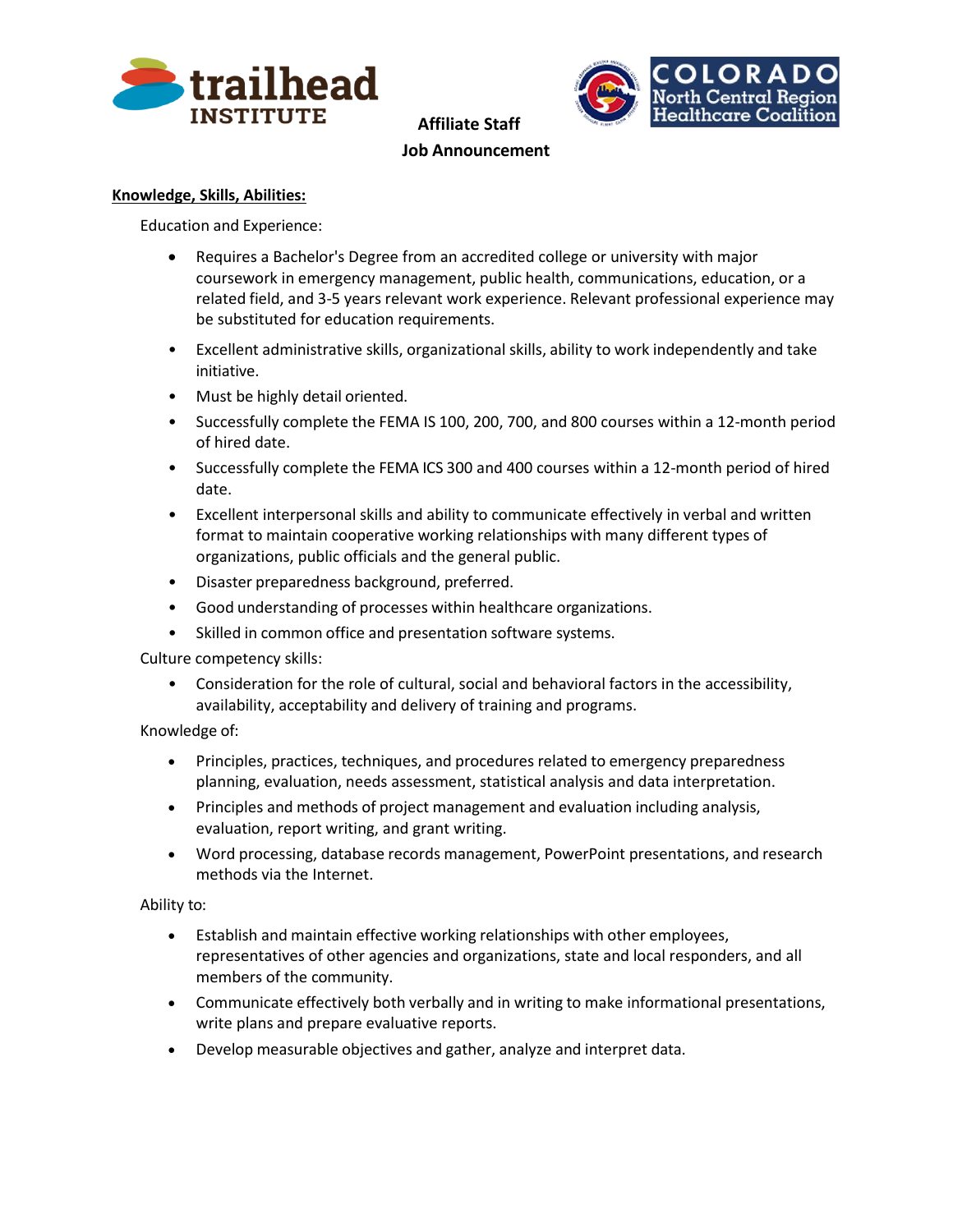



# **Special Qualifications:**

Requires the use of a personal automobile, valid driver's license, ability to travel throughout the state and a safe driving record.

## **Equipment Used:**

Standard office equipment including, but not limited to, work computer and associated hardware and software, telephone, copier, radios, fax, audio-visual equipment and passenger vehicles.

## **Working Conditions and Physical Requirements:**

Work is primarily conducted indoors with occasional time spent in an outside environment. Coordinator experiences routine exposures and hazards of a typical office environment. Coordinator is occasionally required to work after normal work hours to attend community meetings and events.

This is a **full-time exempt** position based in Denver, Colorado. Hiring salary range for this position is \$58,000 - \$70,000. While this position has the title and responsibilities of a Coordinator at NCR HCC, it may be classified differently at Trailhead Institute. Trailhead Institute offers a generous benefits package including health, dental, vision, life, short-term and long-term disability, and a 401k with employer match up to 6%.

**To Interview Us:** We will be holding **three office hours** during the application period, between June 13 and June 17. This offers you an opportunity to schedule a 15 minute call and ask any questions regarding the job announcement or about either North Central Region Healthcare Coalition or Trailhead as this role would be working closely with both organizations. Sign up via [Calendly.](https://calendly.com/trailheadinstitute/ncr-hcc-coordinator-q-a) If you are unable to make it to the scheduled office hours, check out ou[r NCR HCC Readiness & Response Coordinator Q&A,](https://docs.google.com/document/d/1IhXzosYMHuJ_gZQ_MqVZ9dQss9Vg1KIZyM-0UHG3ueI/edit?usp=sharing) which we will update with questions and answers that arise after each office hour session.

## **To Apply:**

- Send a resume
- Send a reference list with three references, including name, job title, phone & email
- And, either a one page cover letter, or alternatively, if you prefer, in lieu of a cover letter, please answer the following questions in no more than one page:
	- 1. Tell us why you're attracted to this job and NCR HCC.
	- 2. What experiences and expertise do you want to share that you would bring to this role?
	- 3. What other experiences (including lived experiences) should NCR HCC and Trailhead Institute know about to understand how you approach this work?

Submit all application materials via email to [mdeland@NCRHCC.org](mailto:mdeland@NCRHCC.org) with the subject "NCR HCC Readiness & Response Coordinator." Applications will be reviewed and interviews offered to qualified applicants until the position is filled.